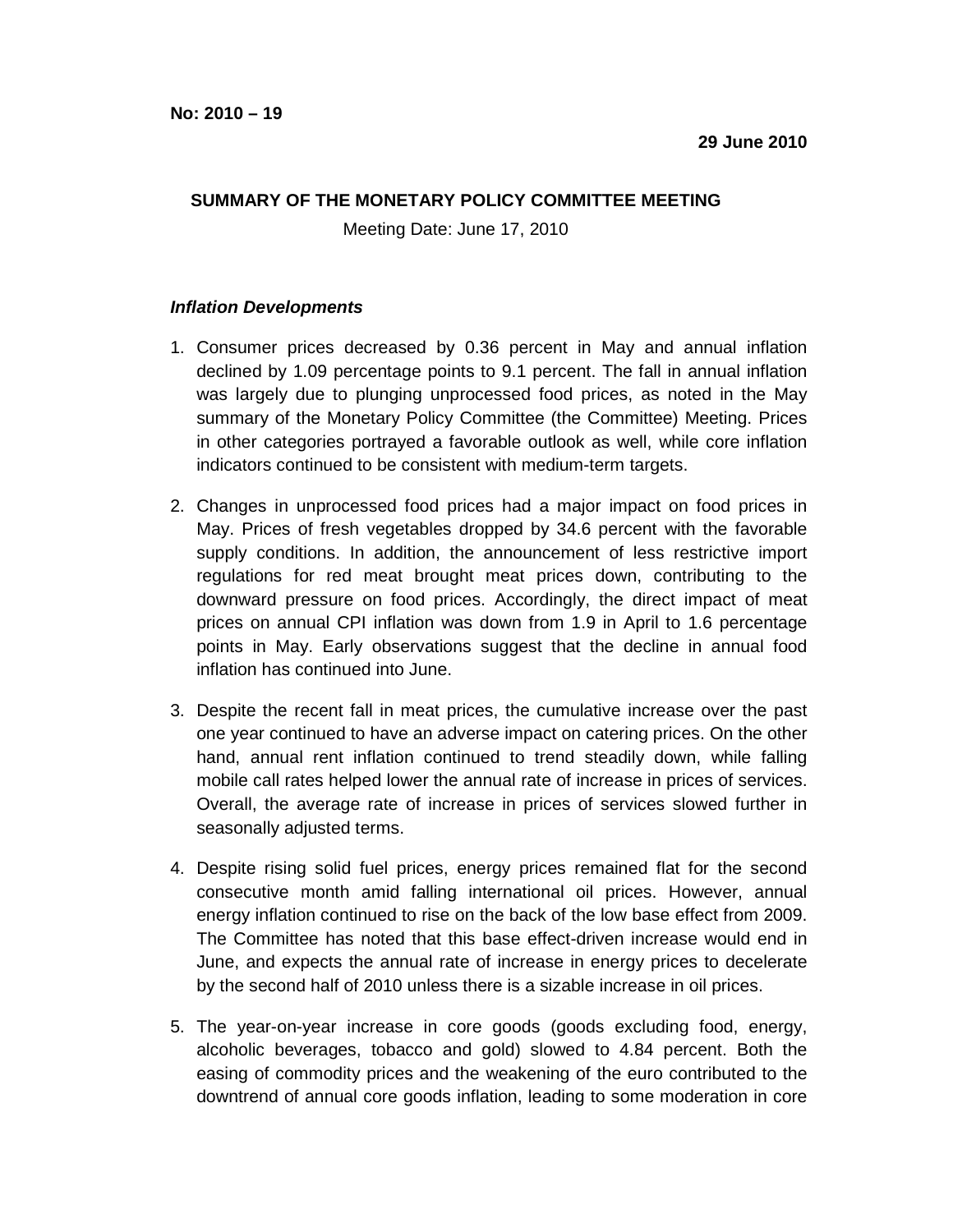inflation indicators. It should be noted that the base effects from last year's tax incentives that drove annual core goods inflation higher during March and April would reverse in June, July and October and help improve core inflation indicators.

## **Factors Affecting Inflation**

- 6. Recent data suggest that the recovery in economic activity is ongoing. Industrial production grew by 0.8 percent month-on-month during April in seasonally adjusted terms, up by 2 percent from the first quarter average. Indicators for May show that the economy continues to recover, albeit more slowly. Yet, the Committee emphasized that production is still below pre-crisis levels.
- 7. Domestic demand growth is relatively stable. The Committee members noted that production growth is stronger in sectors more sensitive to domestic demand. Production and imports data indicate that private consumption demand continued to recover moderately during the second quarter. Consumer confidence indices and new order data also confirm this outlook. The slow yet steady improvement in the labor market and the favorable credit market developments are supporting the recovery in private consumption demand.
- 8. Investment demand continues to recover, although investments remain below pre-crisis levels. The production of capital goods excluding vehicles continues to grow, while imports of capital goods remain on the rise. The Committee expects that growing domestic demand and lower commercial loan rates would continue to support the investment recovery. Yet, the Committee noted that new order and confidence indices fell, albeit modestly, during May and June amid mounting problems in the euro area, and indicated that downside risks to the pace of domestic demand growth should not be underestimated.
- 9. Uncertainty regarding foreign demand has been increasing. The export quantity index excluding gold continued to recover gradually during April in seasonally adjusted terms, whereas recent survey indicators signal slowing export orders. Medium-term growth outlook of the Euro area has recently been revised down amid severe cutbacks in government spending aiming at restoring budget balances in several European countries. Therefore, foreign demand is likely to recover gradually, and it would take a while before industrial capacity utilization rates return to pre-crisis levels.
- 10. Although employment conditions continue to improve, unemployment rates remain at elevated levels. Seasonally adjusted data indicate that non-farm employment continued to recover in March. Weak foreign demand continued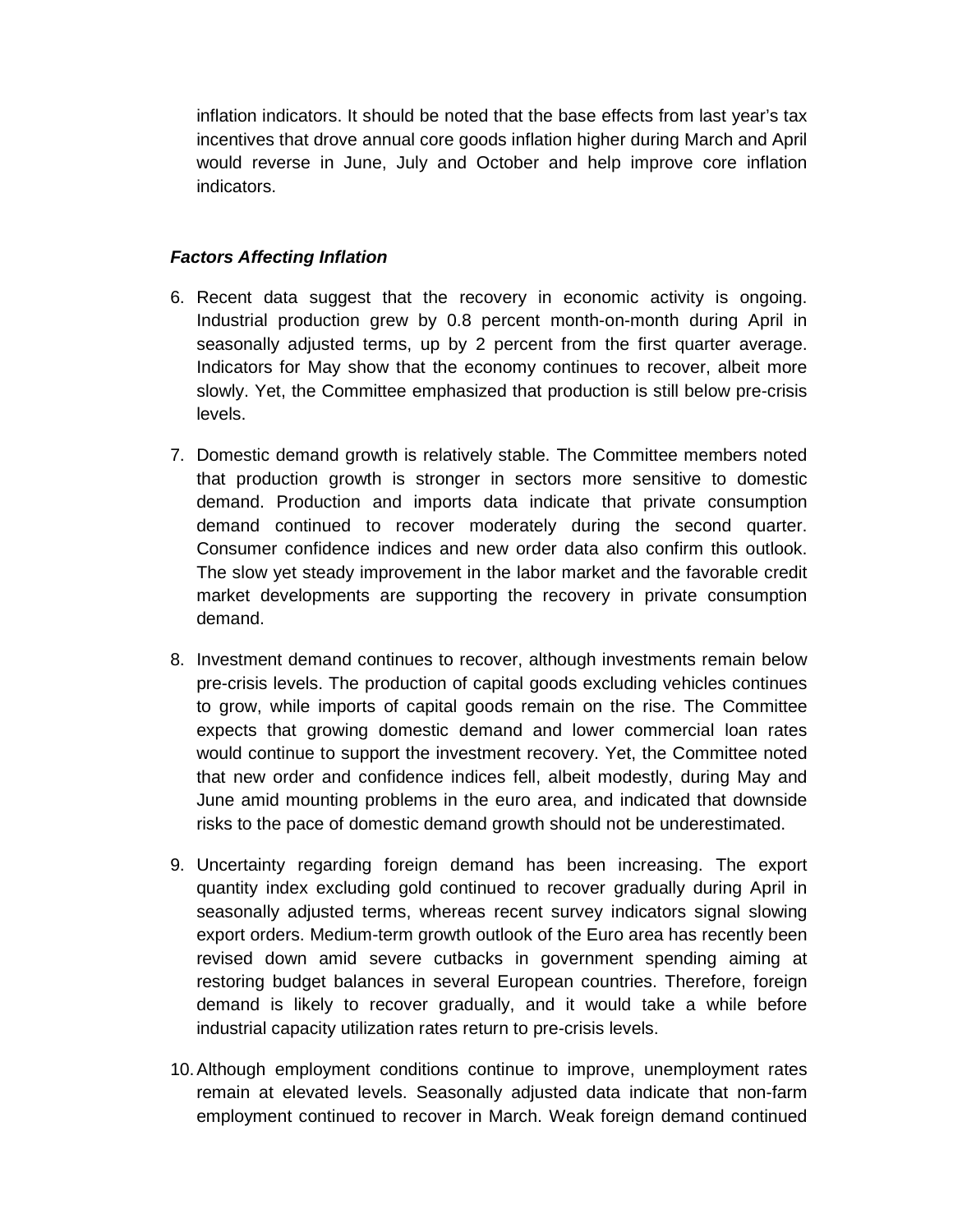to restrain industrial employment, while non-farm employment rose further owing to the recovery in construction and services sectors. Nevertheless, the Committee reiterated that the high level of unemployment rates would continue to contain unit labor costs.

## **Monetary Policy and Risks**

- 11. The Committee noted that the fall in unprocessed food prices and easing commodity prices have led to a more favorable inflation outlook than envisaged in the April Inflation Report, which is also having a positive impact on inflation expectations. Annual unprocessed food inflation is expected to further decline in June. Committee members have stated that the fall in fruit and vegetable prices partly reflect temporary favorable supply conditions due to early harvest of summer products, while the decline in meat prices can be attributed to more durable factors. Besides favorable developments in food prices, oil prices have been lower than envisaged in the April Inflation Report, leading to a downward revision in the short-term inflation forecasts.
- 12. The Committee members indicated that the favorable outlook in inflation is not only confined to food and energy prices, as core goods and services inflation have been also moderating recently. It was stated that, given the developments in cost and demand factors, core inflation would remain at levels below the year-end target and consistent with the medium-term targets.
- 13. The Committee indicated that countercyclical monetary and fiscal policies have been continuing to support the recovery in economic activity. Recent data releases suggest that the production in sectors that are sensitive to domestic demand continues to increase. Credit developments indicate a similar outlook. The compression of spreads between business lending rates and demand deposit rates and the ongoing recovery in loans to small- and medium-sized enterprises since the beginning of the year, suggest that the credit conditions have been improving steadily.
- 14. The Committee indicated that, notwithstanding the relatively stable domestic demand, uncertainties regarding the pace of economic recovery have become more significant. Heightened debt sustainability concerns in Greece and many other European countries have been increasing the downside risks regarding the recovery in Europe—our major trade partner. The significant depreciation of the Euro could adversely affect the competitiveness of exports. Moreover, these developments have the potential to affect domestic demand adversely through the expectations channel. In fact, leading indicators suggest that business and consumer confidence have slightly moderated in June. According to the Committee members, it would be early at this stage to